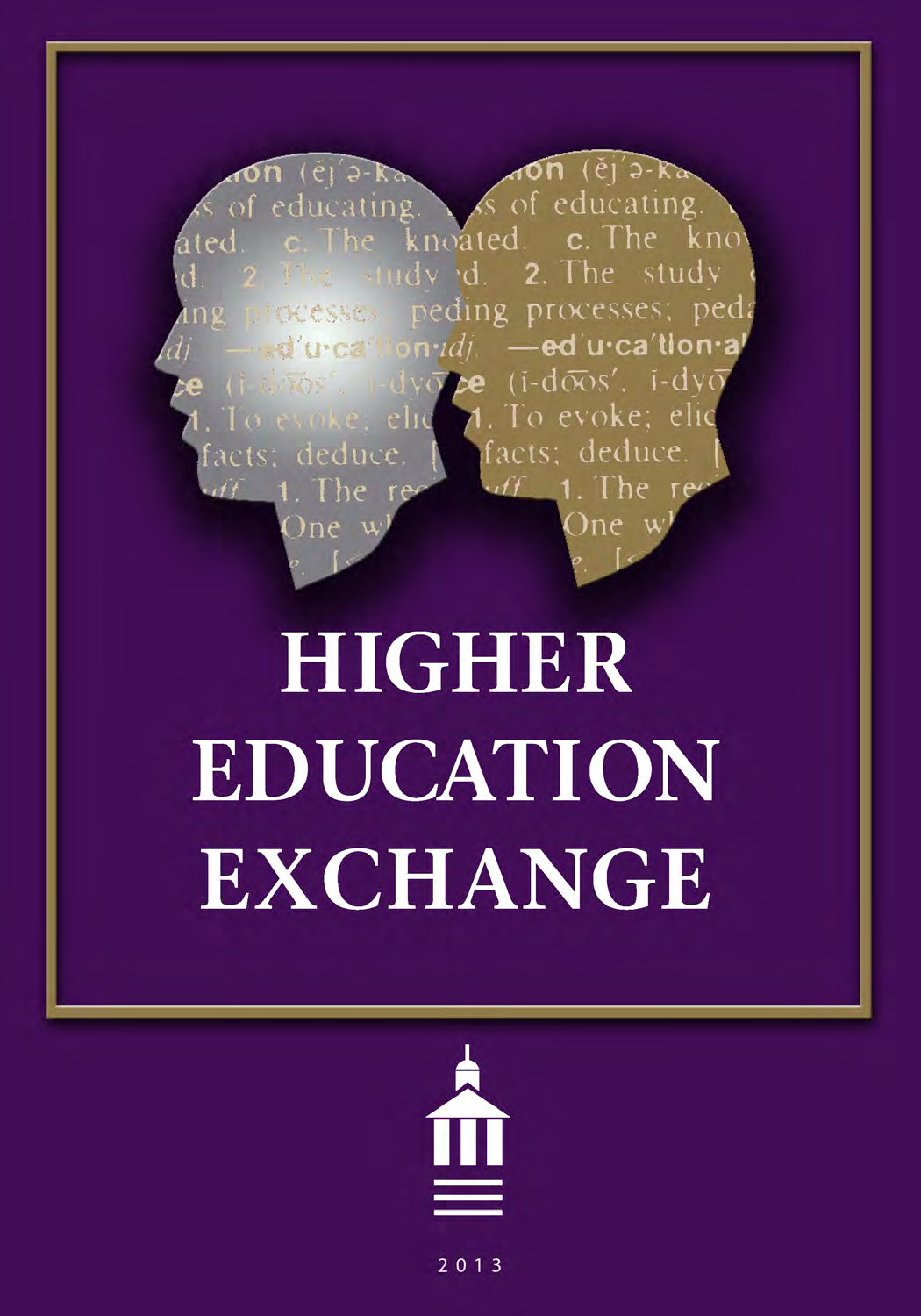| Editors                                                                 | David W. Brown              |
|-------------------------------------------------------------------------|-----------------------------|
|                                                                         | Deborah Witte               |
| Copy Editor                                                             | Joey Easton O'Donnell       |
| Art Director/Production                                                 | Long's Graphic Design, Inc. |
| Cover Design, Illustrations, and Formatting Long's Graphic Design, Inc. |                             |

The Kettering Foundation is a nonprofit operating foundation, chartered in 1927, that does not make grants but welcomes partnerships with other institutions (or groups of institutions) and individuals who are actively working on problems of communities, governing, politics, and education. The interpretations and conclusions contained in the *Higher Education Exchange*, unless expressly stated to the contrary, represent the views of the author or authors and not necessarily those of the foundation, its trustees, or officers.

#### **Copyright © 2013 by the Kettering Foundation**

The *Higher Education Exchange* is founded on a thought articulated by Thomas Jefferson in 1820:

> I know no safe depository of the ultimate powers of the society but the people themselves; and if we think them not enlightened enough to exercise their control with a wholesome discretion, the remedy is not to take it from them, but to inform their discretion by education.

In the tradition of Jefferson, the *Higher Education Exchange* agrees that a central goal of higher education is to help make democracy possible by preparing citizens for public life. The *Higher Education Exchange* is part of a movement to strengthen higher education's democratic mission and foster a more democratic culture throughout American society. Working in this tradition, the *Higher Education Exchange* publishes case studies, analyses, news, and ideas about efforts within higher education to develop more democratic societies.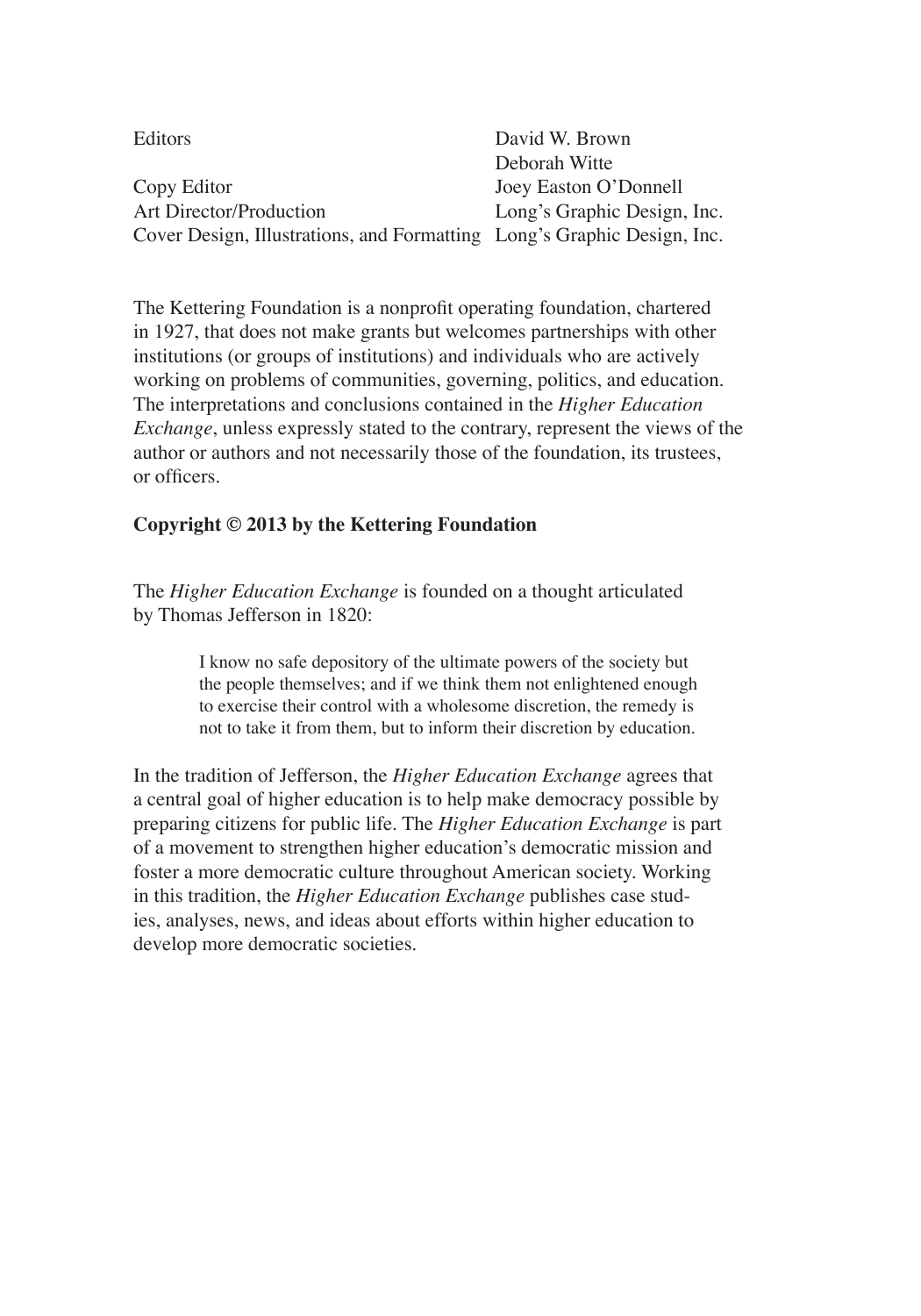

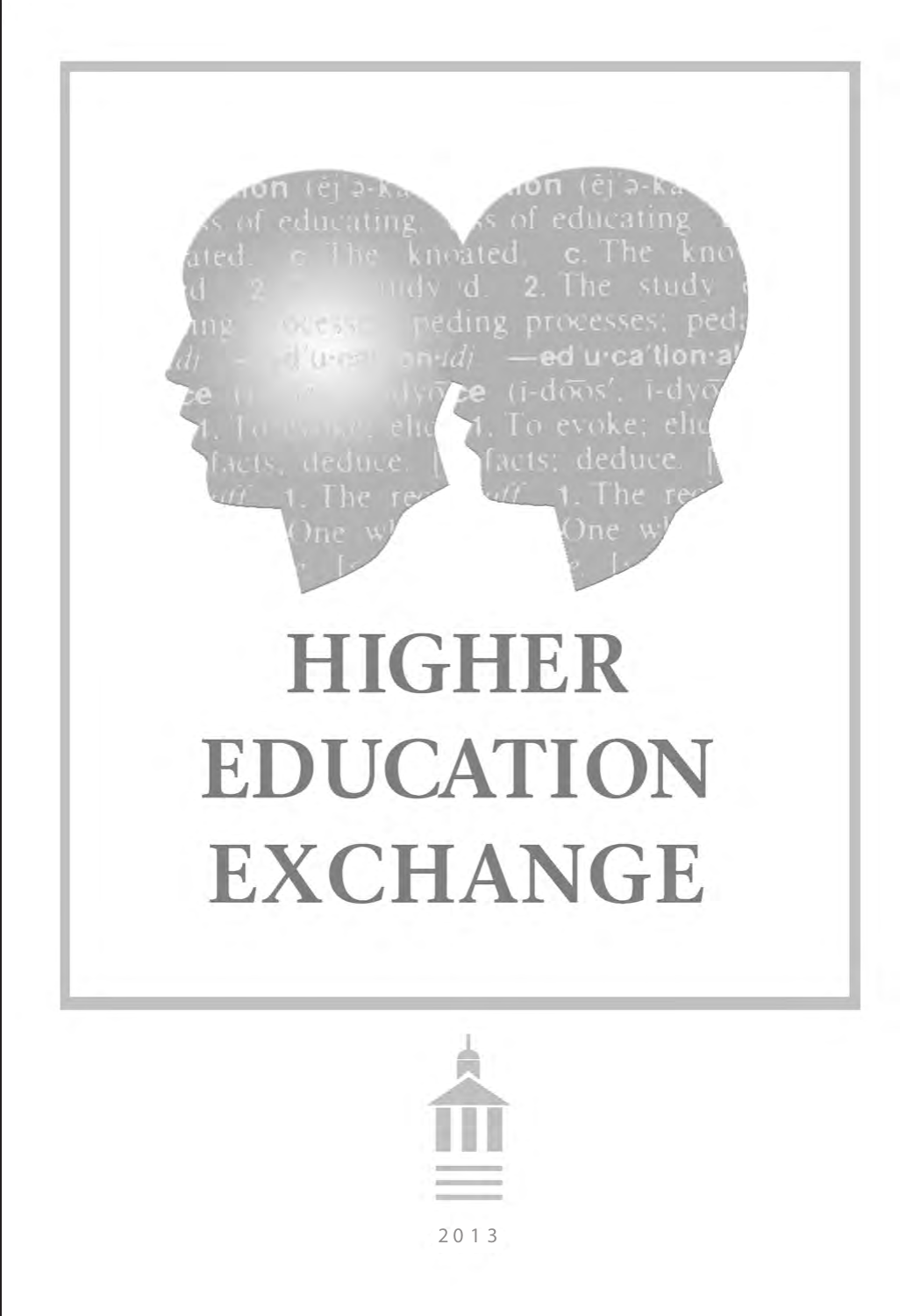## **CONTENTS**

| Deborah Witte                      | Foreword                                                                                             | $\mathbf{1}$ |
|------------------------------------|------------------------------------------------------------------------------------------------------|--------------|
| Thomas Bender                      | Reconstructing America's Public Life:<br>An Interview                                                | 5            |
| Harry C. Boyte                     | Reinventing Citizenship As Public Work:<br>Civic Learning for the Working World                      | 14           |
| Thomas Ehrlich and<br>Ernestine Fu | Civic Work, Civic Lessons: Two Generations<br>Reflect on Public Service: An Interview                | 28           |
| Martín Carcasson                   | Rethinking Civic Engagement on Campus:<br>The Overarching Potential of Deliberative<br>Practice      | 37           |
| Nicholas V. Longo                  | Deliberative Pedagogy and the<br>Community: Making the Connection                                    | 49           |
| Edith Manosevitch                  | The Medium Is the Message: An Israeli<br><b>Experience with Deliberative Pedagogy</b>                | 60           |
| Sean Creighton                     | Today's Civic Mission for Community Colleges                                                         | 69           |
| Alex Lovit                         | Real Social Science: Applied Phronesis<br>Edited Bent Flyvbjerg, Todd Landman,<br>and Sanford Schram | 78           |
| David Mathews                      | Engaging the Work of Democracy                                                                       | 83           |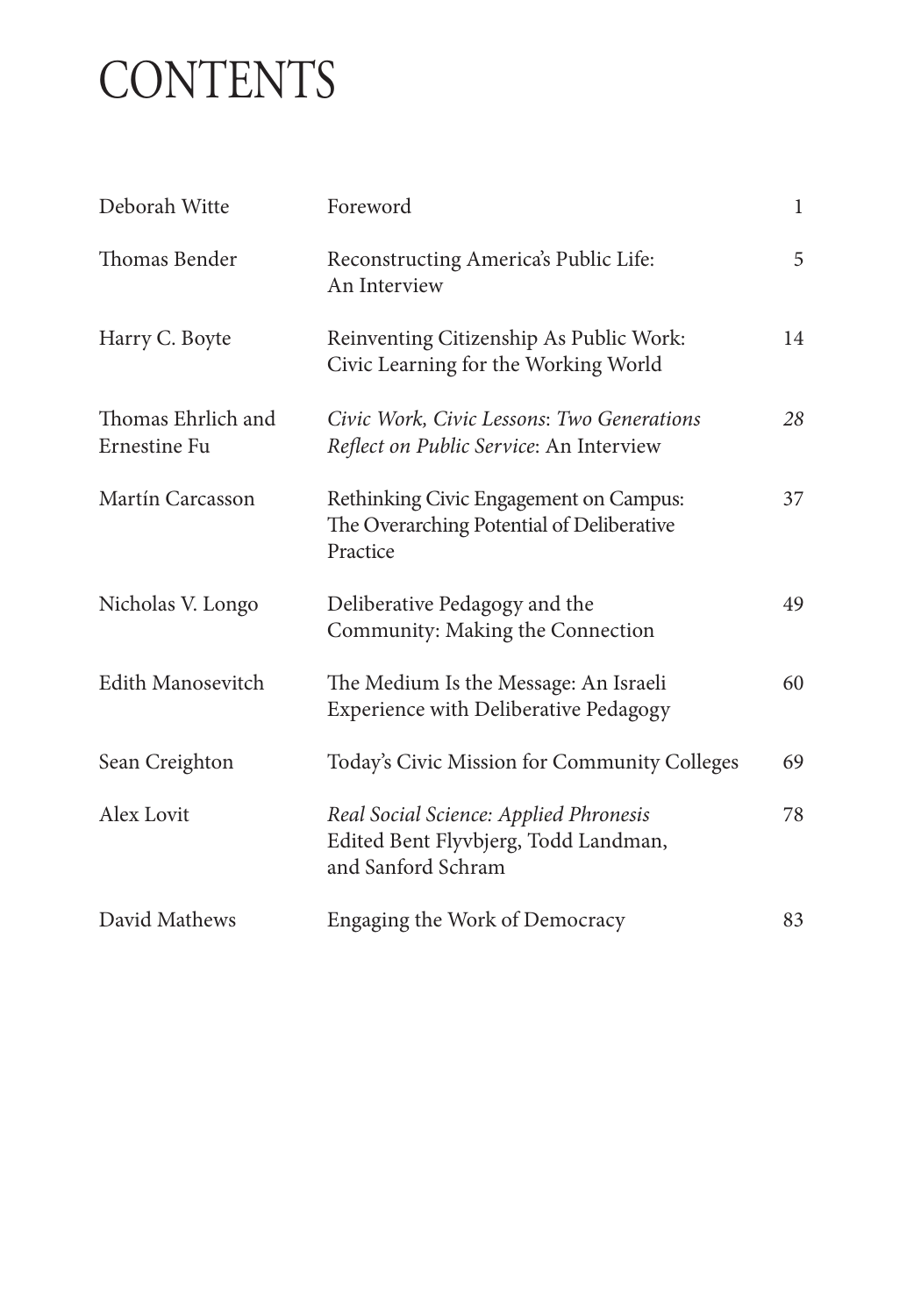### RECONSTRUCTING AMERICA'S PUBLIC LIFE

An Interview with Thomas Bender

*David Brown, coeditor of the* Higher Education Exchange*, spoke with Thomas Bender, professor of history and University Professor of the Humanities at New York University. Brown was interested in learning more about the implications of Bender's years of scholarship for reconstructing America's public life.*

**Brown:** In your book, *The Unfinished City*, you described how Central Park and Union Square in New York have been important public spaces for most everyone to share. Are they examples of how "public culture" is developed through social experience?

**Bender:** I think they are. There are two aspects of a democratic public culture. One can be described as out-of-doors; this is about recognition. Bringing diverse people to a relaxing setting (as Olmsted described Central Park) enables some visual, and sometimes greater, communication across the boundaries of difference. Presumably this makes for a more tolerant public life and sometimes even greater benefits. The other aspect of public culture is "indoors." This is the public culture that Habermas tends to have in mind: legislative, formal politics, not wholly indoors, but concentrated on rational debate, whether in the press (formal communication) or in a legislative chamber.

**Brown:** In *Intellect and Public Life*, you wrote that the "centrality of the city is being eroded, being replaced by translocal institutions (professions and corporations, for example)." What specifically has been lost by such displacement?

**Bender:** Basically, our whole culture is being suburbanized. Everyone in their place, and some of these places are placeless. The professions are linked by academic or professional journals and websites. You may have a colleague for years—either on the next block or on another continent—whom you never

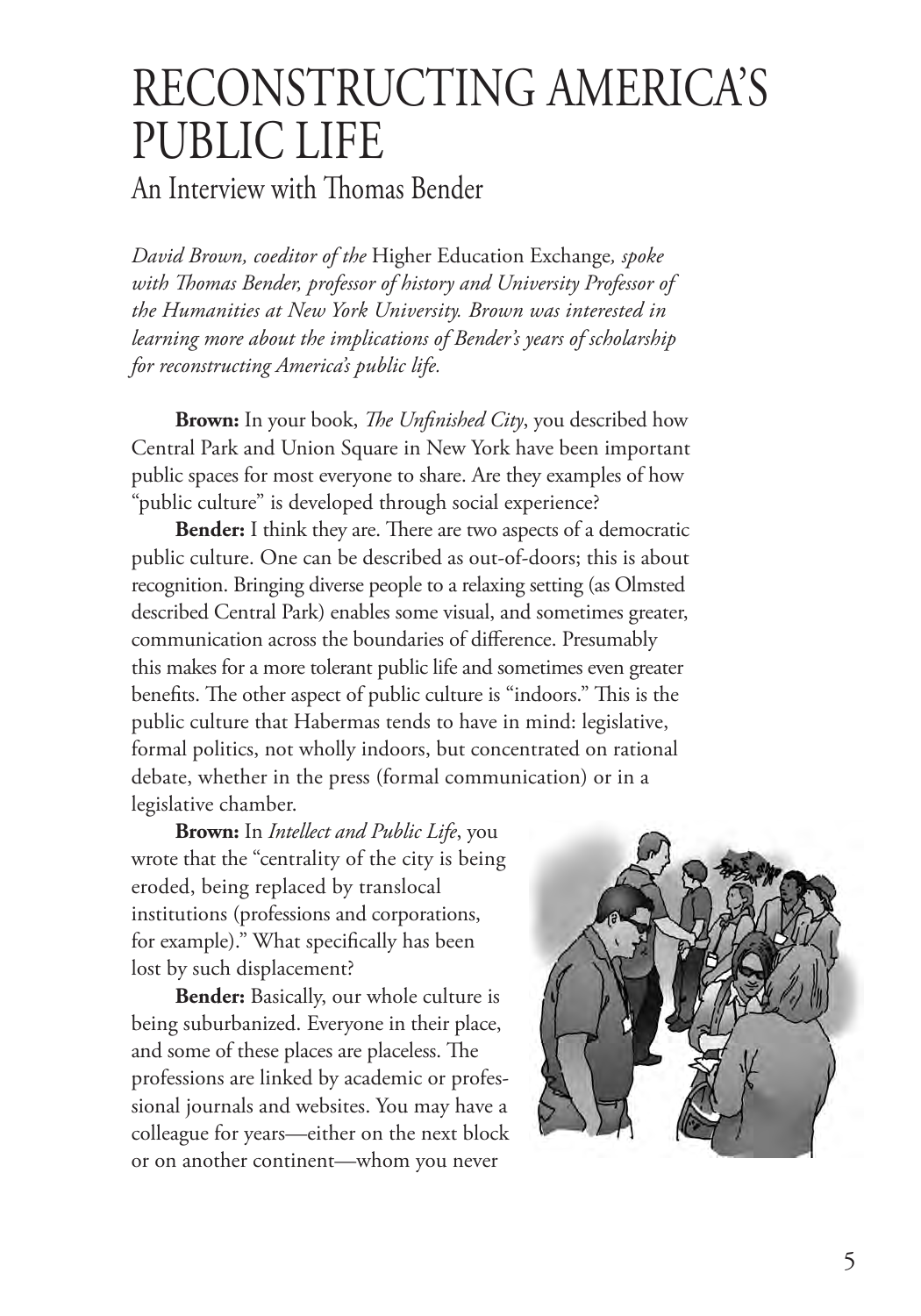meet. Corporations are connected by the movement of information and money. Most important, however, this kind of connection is organized around sameness, marked by homogeneity (training, education, work day, income, and so forth). The city brings a more vital, challenging, different confrontation. Most important, it offers serendipity. Back in the 1940s the social theorist Robert Merton, who was quite an insightful analyst of sources of creativity and ideas, argued it is a major source of new thinking.

**Brown:** If professions and corporations, more than not, reside in or near cities, why do you think they have withdrawn into homogenous enclaves? Don't those who work in such enclaves also have urban lives that reach beyond them? Wouldn't they still qualify as "cosmopolitans" according to Merton?

**Bender:** I think that more than ever we live in isolated enclaves at work and at home and even in our leisure lives "in the city." Driving into Manhattan from Bergen or Westchester County into the underground parking at Lincoln Center, for dinner (within three blocks if not in the complex itself) and seeing a play, opera, or dance performance is not a cosmopolitan experience. If kids grow up in upper middle class neighborhoods and go either to private or local public schools, it is living in a mirrored culture, not a cosmopolitan one. Of course, many break out of these tunneled lives, but that is far from the majority.

**Brown:** You have described "community" as a "network of social relations marked by mutuality and emotional bonds." Given your description 30 years ago, do online social networks qualify as "communities in continual transformation?"

**Bender:** I tried in *Community and Social Change* to distinguish two kinds of networks, only one of which I considered to be community. The connections of *most* online networks would not meet my definition of community. But by being selective, one could identify a subset that fit my rather tight definition of community as marked by mutuality and emotional bonds. But a larger network might be more apt for politics, if not community. The nature of Facebook connections is both familiar and not. The key to public politics is working together as strangers, with strangers, with people who are different but who can be brought together on the issue that forms the public.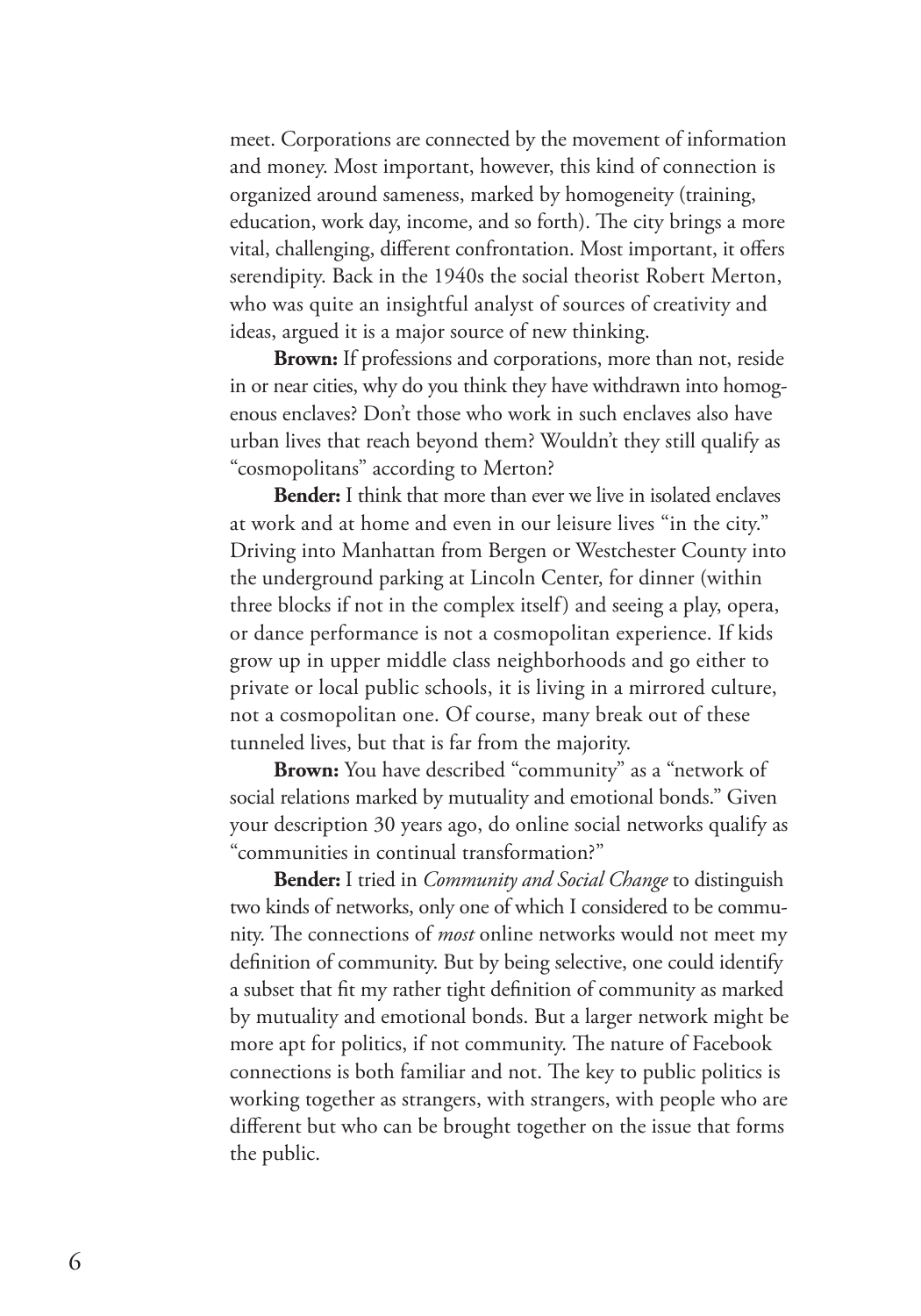**Brown:** Those who use Facebook are usually not concerned with strangers. If "public politics" is about strangers working together, where are the sites for such work? Can their origins be more or less accidental, or are they more likely to be intentional?

**Bender:** The growing residential segregation by class and race (at the lower income level) in American society makes any kind of accidental, diverse public coming-together somewhat unlikely. But even under these circumstances, certain issues might bring separated citizens together as a public for political work, albeit for different reasons. Environmental issues are particularly likely. Poorer communities of a city or region, who may be concerned with environmental justice movements—nearby dumping grounds, garbage transfer stations, hazardous material movement—and suburbanites—who are concerned for mostly aesthetic reasons, but also about health in the longer view—might come together in a broadly defined common cause at the local level.

**Brown:** In "The Historian in Public Life," you quote John Dewey with approval: "Unless communal life can be restored the public cannot adequately resolve its most urgent problem: to find and identify itself." Could you say more about why, at present, you think there is no "public sphere"; that there are "audiences, but no public"?

**Bender:** For Dewey a public must be aware of itself. I do not think the mediated world of our fragmented (no longer mass culture) society is aware of itself as a collectivity. We are media audiences, in a one-way relationship, despite "comment" opportunities. We are not self-constituted, which is, I think (now especially), a quality fundamental to the public. The public is not defined by space—whether material or cyber, though the public may be created in either of those spaces. I think Occupy Wall Street did form itself into a public, initially in a space but eventually nationally and beyond. Part of it was in physical space, part in cyberspace. In this way, strangers can become a public.

**Brown:** If "publics" are episodic and easily disbanded, wasn't that true of Occupy Wall Street that it was a brief phenomenon? Or does my question rely too much on whether media attention is too often the measure of what a "public" is?

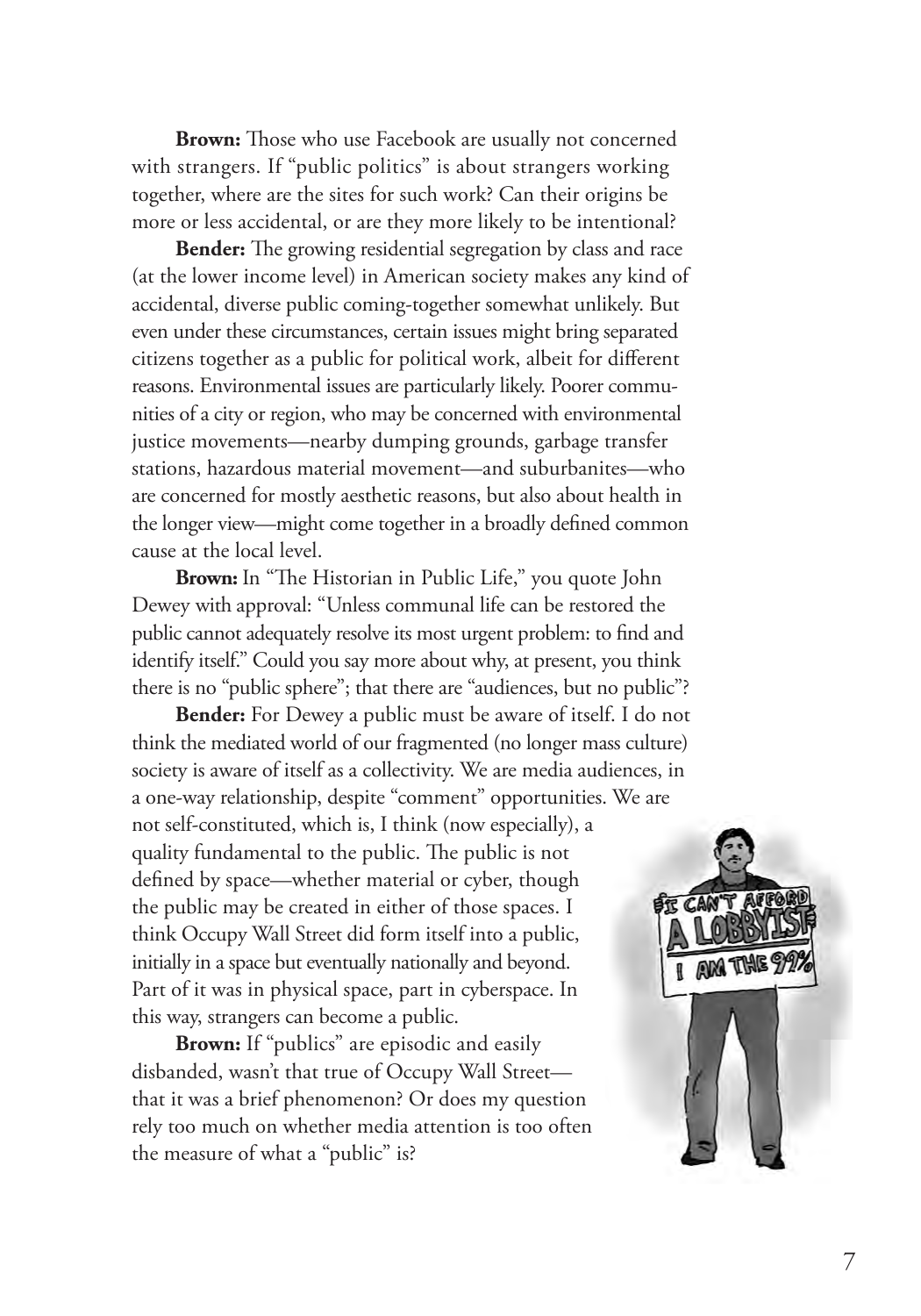**Bender:** Actually, I think that Occupy Wall Street fully succeeded. They are no longer physically a community, but their political agenda survives and has been incorporated into the current language of politics. The one percent has become a fundamental category of political discussion in the contemporary USA, both in private conversation and the public sphere. It is a huge victory to insert your language of protest into the mainstream public culture. And, it did this in competition with millions of dollars—tens of millions of dollars in the case of one right-wing defender of unlimited economic inequality. Pretty good, I think.

**Brown:** Is it possible in this day and age to strive for "a sense of commonwealth based upon shared public ideals, rather than upon acquaintance or affection"?

**Bender:** Yes, but it is important that these be pragmatic alliances, not dependent on either affection or acquaintance. Only the shared goal (improving the school or advancing the city's environmental policies, etc.) is necessary. One need not be friends or even previously acquainted. That is politics, but not community. And it is unlikely to be a permanent association, although some issues do produce a more lasting public. It depends on the nature of the issues, whether it needs continuing monitoring.

**Brown:** What are some of the issues that you think have produced "a more lasting public," and what do they have in common?

**Bender:** I think no public will be lasting unless it is incorporated into the structure of governance. If the public is an "act," then it is not an institution. An organization/foundation can sustain this act to the point where its potential is clear, but if the appropriate level of governing power does not "adopt" it (it need not be an adoption of every detail and may refigure it), it will pass once its initiating urgency losses emotional power. We ought not forget that many of the programs we associate with social democratic aspects of the New Deal or the Kennedy-Johnson era were developed locally as publics to address immediate problems or foundations. Ford especially, in the 1960s, did so by helping fledgling publics acquire resources and political connections. The whole point of a public as I see it is a seedtime for the government. Publics and volunteerism cannot be sustained without some form of public support. The kind of transformative power the largest foundations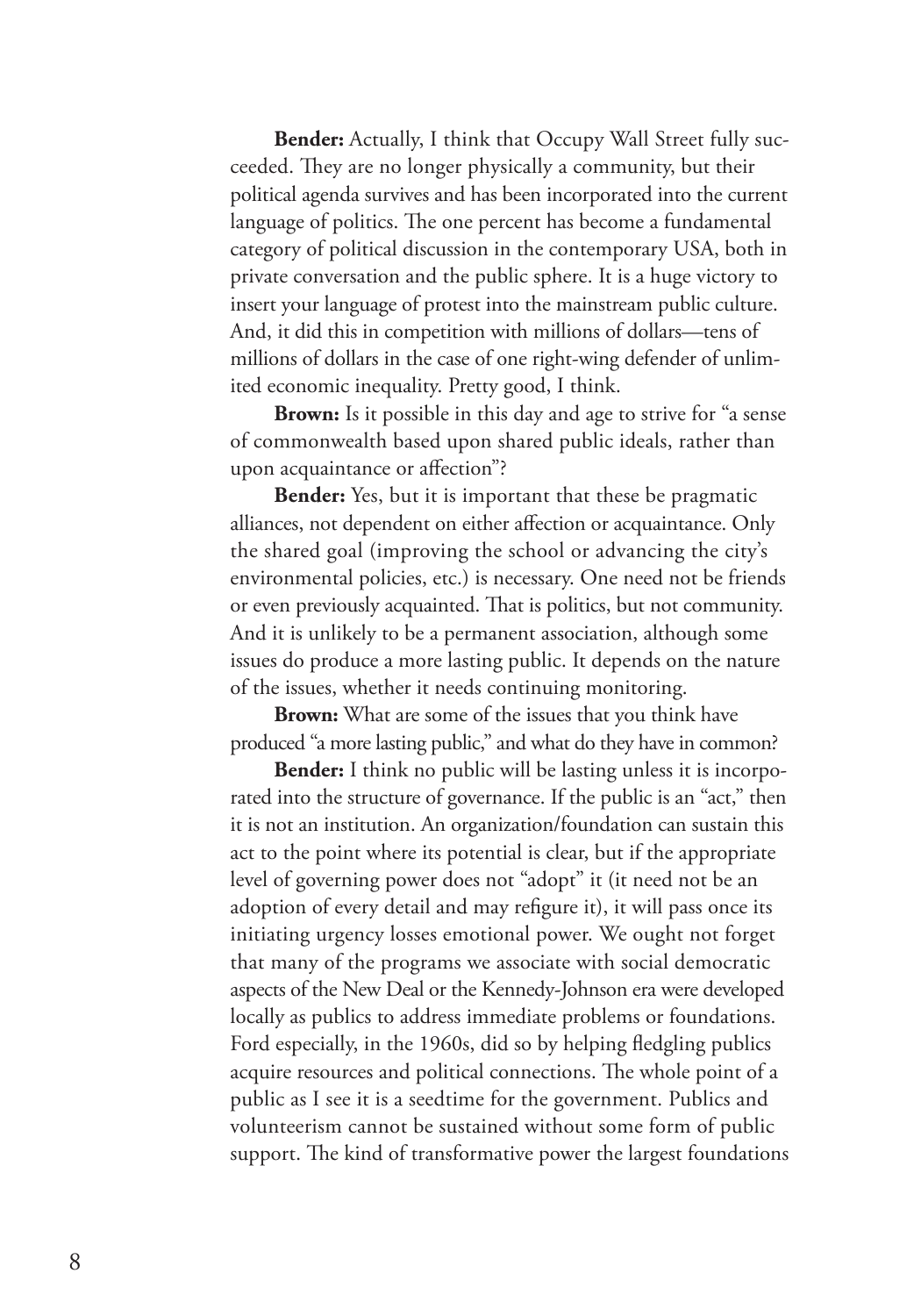had in the immediate postwar period (or before, for that matter), internationally and nationally, is no longer possible. Seeding is all that can be done, and it is the essential starting point as a public emerges. It need not be constituted as a public agency; it only needs access to the relevant administrative/regulatory agencies—a permanent public interest lobby to counter private interest lobbies. For example, the long-standing organization worried about the dangers of the Indian Point nuclear plant on the Hudson River has achieved sustained pressure on the energy company and the federal regulators. That organization is important to the capacity of the group to sustain itself over many years.

**Brown:** Both of us are admirers of Charles Lindblom's work as a political economist. Along with David Cohen in *Usable Knowledge*, Lindblom argued that much of the "new knowledge" produced in the social sciences is "ordinary knowledge"; that it is produced by the same common techniques and casual verification that are practiced throughout the society by many different kinds of people, and is not by any significant margin more firmly verified. Do you share Lindblom's view and, if so, does it mean that there is a certain amount of pretension in academe and professional practice?

**Bender:** There are two issues in the practice of social science and public knowledge. One is belaboring areas of knowledge that are already part of our common life and, sometimes in fact, merely reframing it as jargon. The other—and more common practice, I think—is the emergence of new and exciting insights or methods that end up being copied again and again because they are new and "hot." The sociology of the academic disciplines knowledge seems to encourage the routinization of knowledge. And "copycatism." A new idea or method emerges, and like lemmings a large number in the discipline jump in. There is change, but it is ever so quickly the "next big thing." Everyone jumps on and it lasts well beyond its proper shelf life. Then another episode. One good thing is that the results become silly after a while, and a younger generation can turn everything over. But too often, this has its internal dialectic; the new is often not driven by the world beyond the discipline, rather it is some kind of flipping of the method being dissed. I would add that doctoral training and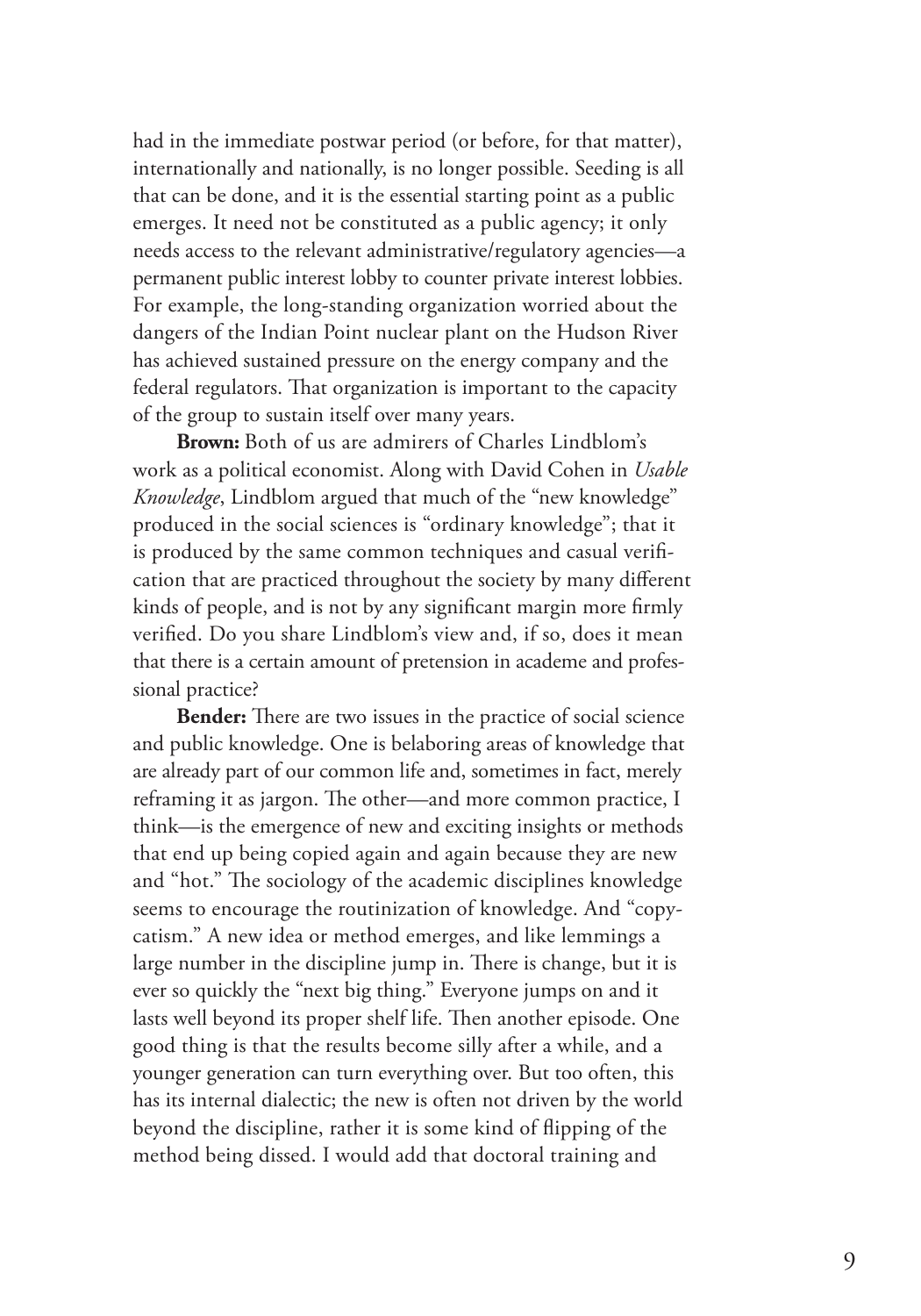publication afterward is very much driven by "the literature," rather than by issues in the culture and society at large. Scholarship progresses by building upon and critiquing that literature. That need not be isolating, but questions are framed too exclusively in terms of the literature.

**Brown:** You have argued that academic disciplines and professional communities have "become too self-referential." What has to happen to change the status quo?

**Bender:** Here I revert to what I have said about Dewey's notion of the scholar in public: to be pertinent to the public life of our communities, we need to listen to the framing of questions by the world around us and then draw upon our special knowledge that may help examine those questions. We will reach into the esoteric knowledge of our discipline and try to translate what is pertinent to the public question into the language of the public. If we thought of ourselves more as teachers and less as researchers, this would come naturally to us. That is what we do in an undergraduate class. We get rid of the esoteric jargon, at least in introductory level courses, and speak in a common tongue, bringing students to understand why some jargon of the discipline crystallizes the idea or concept. But to the extent our disciplinary professional colleagues are our *only* audience, we do not develop that capacity.

**Brown:** What accounts for research being the *sine qua non* of academic life? Is that what initially draws young men and women into a discipline or is it the expectation of others already in academe that dictates that research comes first with teaching and service trailing far behind?

**Bender:** In *Education of Historians for the Twenty-First Century*, I cite a study done now about 15 years ago at Madison by the current (I think still current) dean of the Stanford University Graduate School. One of the remarkable findings was that most graduate students entering the social sciences and humanities (especially in the case of philosophy and history) did so to be teachers. When interviewed later, after obtaining their PhDs, they overwhelmingly wanted to be researchers. Partly, there is some appeal, even joy, in research, but it is also a product, I think, of the graduate school ethos. Emulate your mentor, and since one's mentor at a leading graduate school is likely to have a light teaching load and consider it a burden, the mentor model is a researcher. And to fail to be a researcher is to

*. . . to be pertinent to the public life of our communities, we need to listen to the . . . world around us.*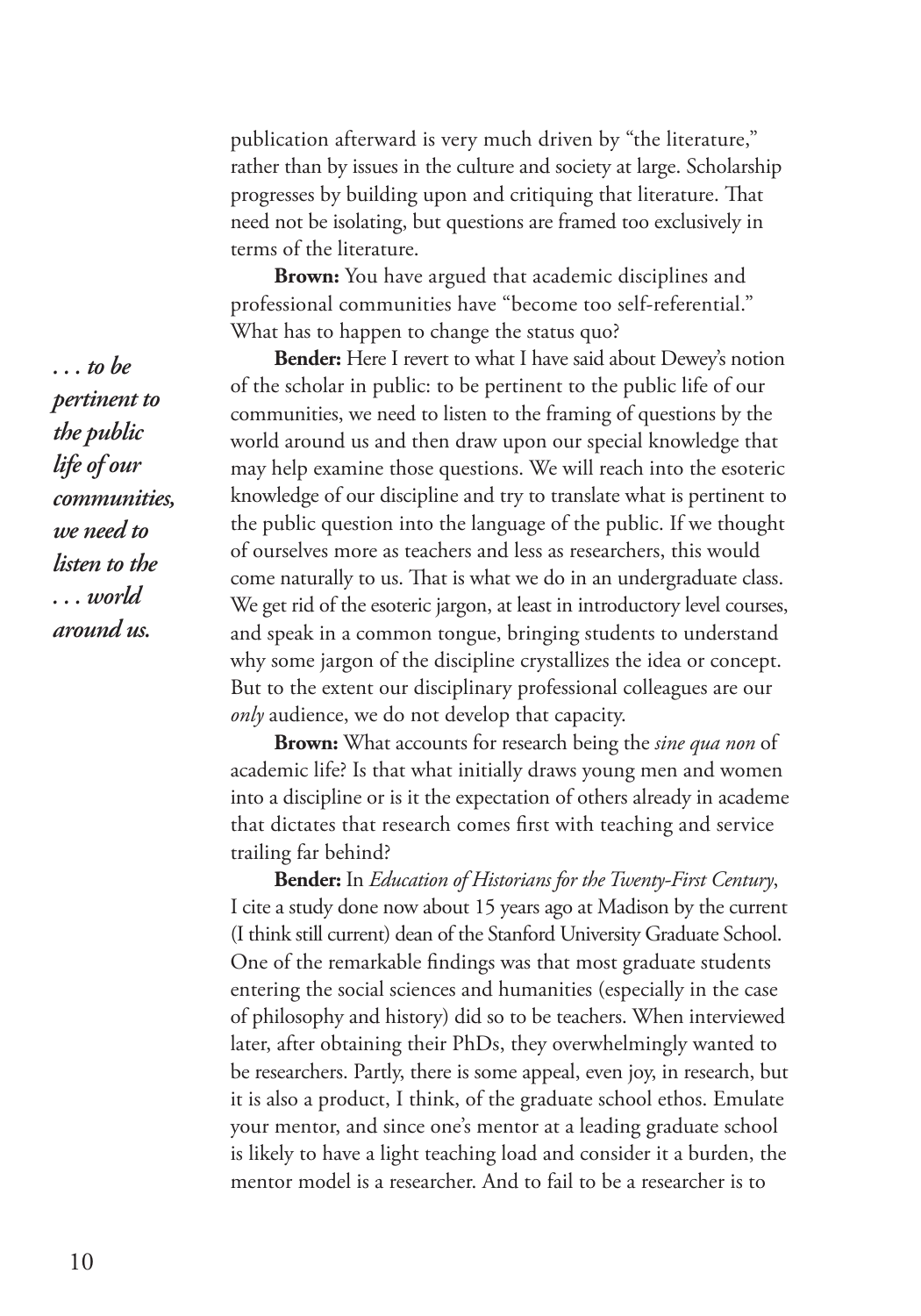fail what is often (and regrettably) a father figure. (The book noted above, done for the AHA as secretary of a committee on graduate education, offered a number of suggestions to weaken that masterapprentice, mentor-model dynamic, but it is hard to break.)

**Brown:** Many academic departments seem resistant to any substantial change or, as you put it, "few would consider taking up the departmental challenge of adjusting their curriculum." Is the problem really more organizational than intellectual? If so, what has to happen to overcome departmental inertia or intransigence?

**Bender:** One of the amazing things is that the structure of the American university (at least its academic structure) has barely changed since the 1920s, when departments, divisions, and deans established the structure. Yet the content has been completely transformed. It results in some clumsiness, but it enables individual anarchism for the faculty, which may foster innovation. My concern in that essay was less to change the disciplines than to make the work better in the formation of a liberal arts curriculum.

**Brown:** If the intellectual appetite of faculty, and the variety of such appetites, have changed, why have the academic "structures" remained relatively untouched?

**Bender:** I suppose it is because they were loose containers, and with growth and increasing resources (which is unlikely going forward from our present situation) efficiency was not a high priority. Duplication, odd juxtapositions, outliers, all of these and more were okay. There is something positive about letting faculty research imaginations flow without trying to restructure after each one, including those that fail. It is important to keep in mind how many research and teaching agendas fail or change. It could be chaos. And keep in mind, the two oldest institutions in western civilization, the Catholic Church and the university, are both slow to change—and frustrating for that reason, but perhaps for the same reason, they are still around. And the university at least offers many interstices into which one can, if one wishes and works at it, frame one's own context for work.

**Brown:** Why is it that those in academe who would radically reform American society show little interest in reforming academe?

**Bender:** They are human; they have a good deal. As my father, who lacked even a high school education, said when I told him I hoped to become a professor: "Let me see, it will mean reading a

*. . . the structure of the American university . . . has barely changed since the 1920s . . .*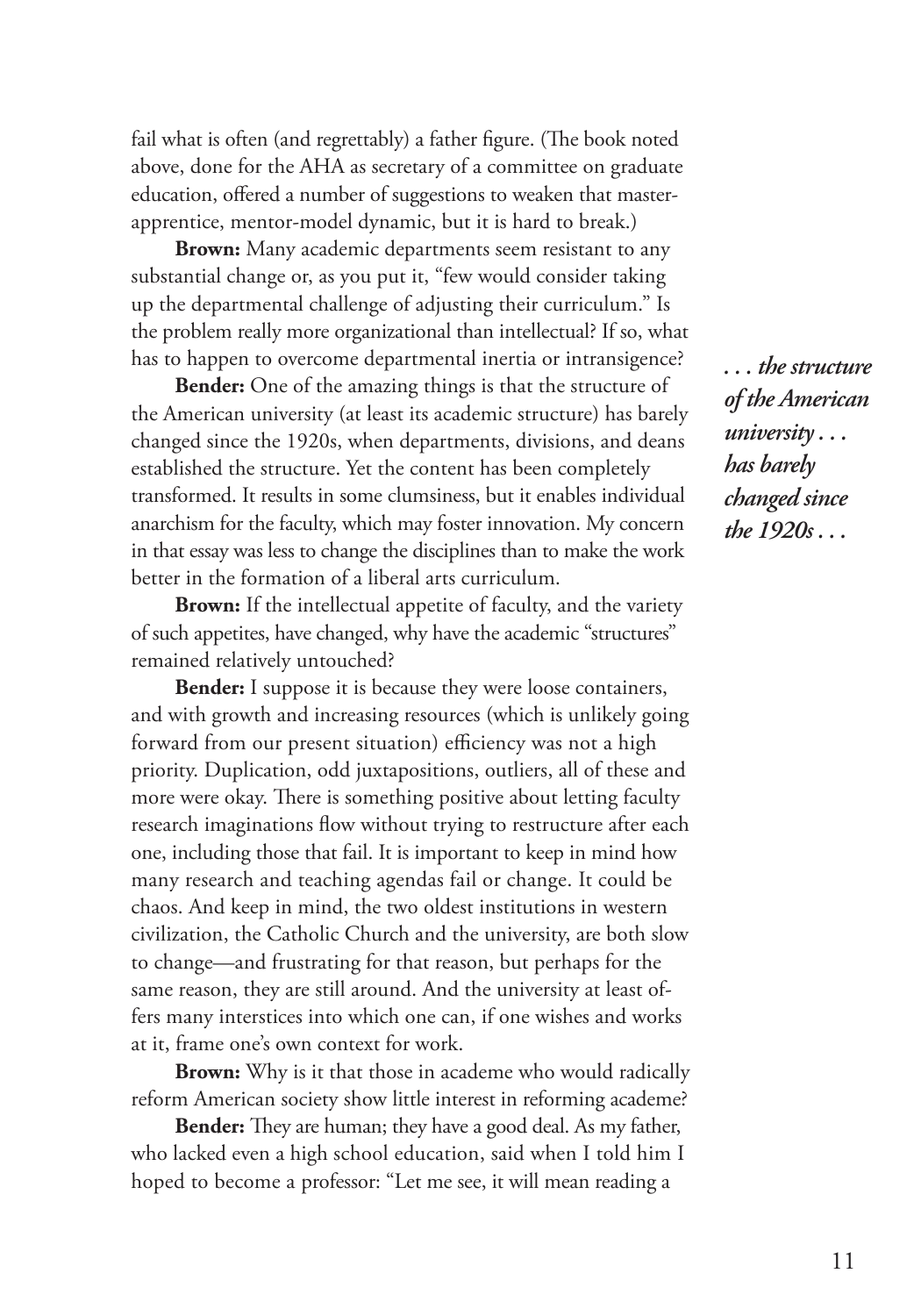*"No confidence" votes in university leadership . . . suggest that the sleeping lion may be awakening . . .*

lot of books, and you like that anyway. And you will discuss these books with smart students. That should be enjoyable. And they cannot fire you." Why rock this boat? Now that the postwar, growing, prestigious university—always getting better and better for the faculty—is at an end, we might see much more faculty concern with university reform. "No confidence" votes in university leadership at my institution and at some others of late suggest that the sleeping lion may be awakening, but who knows how they will balance the civic with the professional and the personal.

**Brown:** You have suggested "flipping the curriculum rightside-up." That is, putting a discipline in the first two years of the undergraduate experience followed by focusing on "liberal learning" in the last two years in collaborative workshops. Is this being done or considered somewhere in academe?

**Bender:** To the best of my knowledge it has not been—and may not be. I first proposed this at a meeting called by the president of the Mellon Foundation. The foundation brought together a series of elite university presidents and deans and asked me to start the conversation. That is when I first formulated this idea. The response was very disappointing—not because no one embraced it, but rather for this reason: students are not ready for the disciplines in the first year.

**Brown:** How, then, would you counter such a response?

**Bender:** Were my task or assignment in that presentation to defend my position, I would have pointed out the stupidity of their particular objection. Institutions with general education programs for the first year also offer introductory courses to various disciplines, and students learn them. This was true of all the institutions present at the meeting. Disciplines, with their distinctive methods and rules of the road are actually easier to learn than large, amorphous bodies of knowledge. The challenge of the liberal arts (and public life) is to come to terms with and mobilize different disciplinary knowledge through what the philosopher Richard Rorty called "conversation." That can happen only if you have command of a discipline and openness to other knowledge. In fact, history is one of the few disciplines to lack an introductory course.

**Brown:** In your essay "Do Disciplines Change?" (*Transforming Undergraduate Education*), you cite William James, who remarked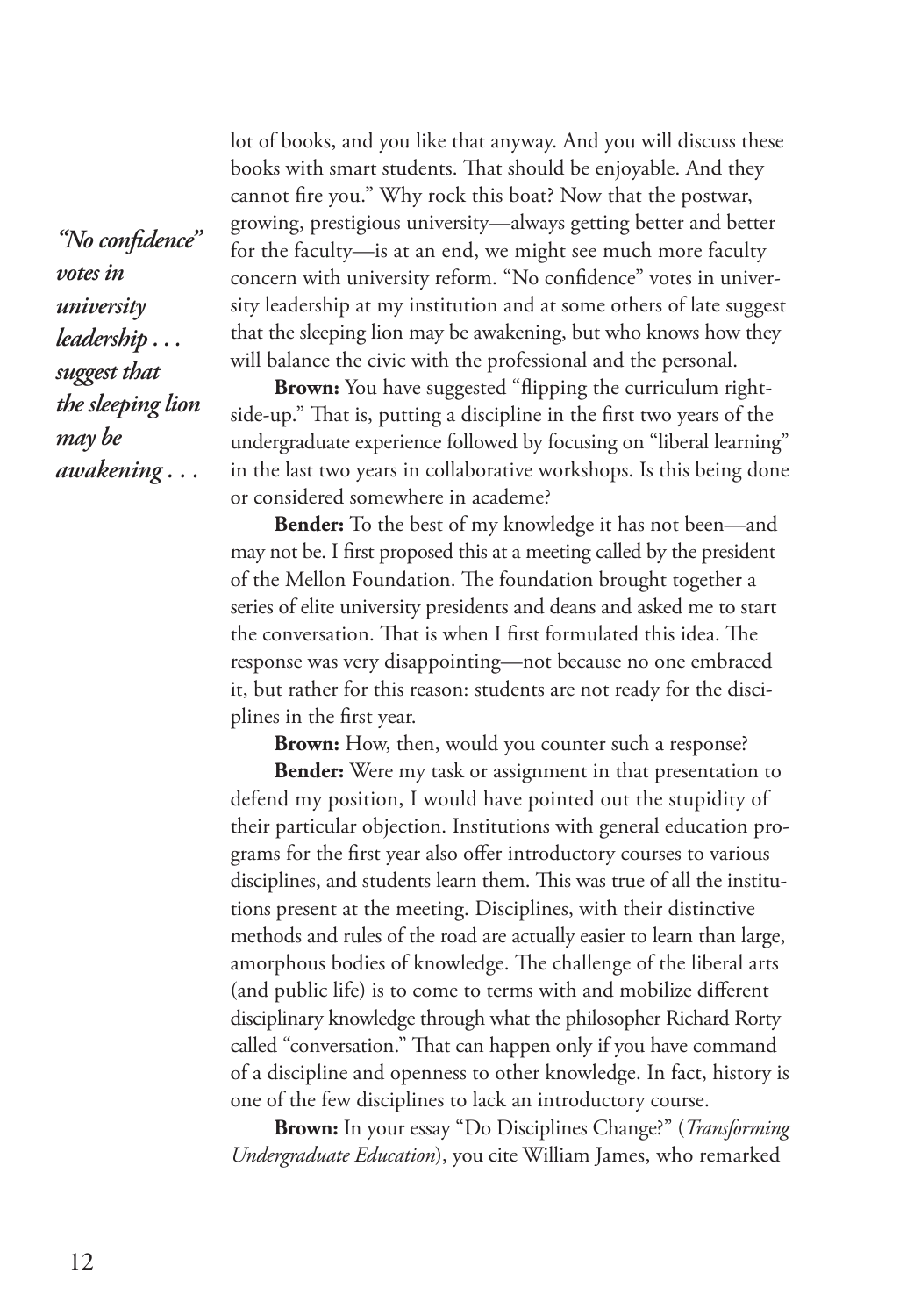that "any discipline becomes liberal and humanistic if taught historically . . . " Are there examples of how this is currently being done in disciplines other than history?

**Bender:** Not only are most of the humanities historical in their pedagogy, but in general education courses, even the sciences, are taught in historical fashion, whether it's the history of scientists and their discoveries or the history of the physical world itself. Many natural science disciplines are in fact historical: astronomy, geology, paleontology, evolutionary biology. In the past, historical treatment of the range of known knowledge was greater, but history is a natural way of thinking—or it is in the cultures I know best, those deriving from the Abrahamic religions (Islam, Judaism, and Christianity) who describe themselves by stories, by historical stories. We are a historical culture. I would argue that the humanities generally remain historical in method, even with some of the more recent (but now receding) theories of reading texts. But with ever fewer exceptions, the social sciences vital to our public life are becoming less and less historical. Rational choice theories in political science, economics, law, and to some extent sociology, do banish historical understanding, to say nothing of cultural understanding. Anthropology, on the other hand, has become more historical and more engaged with public issues, particularly in medical anthropology and family and race/ethnicity.

**Brown:** Finally, to return to your book *The Unfinished City*, can "cultural authority," as you put it, still reside in universities and professions of practice now confronted with "the revolution in information technologies" and alternative sources of knowledge?

**Bender:** This future is very unclear. I do not think the university will be completely marginalized, but I think our culture may be quite different. I think we are on the cusp of a transformation equivalent to the Gutenberg moment: print transformed society and produced a particular kind of intellectual culture. I think that culture will change. Analog was one-dimensional; our digital world is much more open at least in potential, but it has yet to find its principle of authority. I doubt that the university will have the centrality it once had; the result could be richer or less so. There will probably be institutions that "validate" knowledge, places you trust, not unlike universities, but probably more nimble.

**Brown:** Thanks, Tom. I learned a great deal.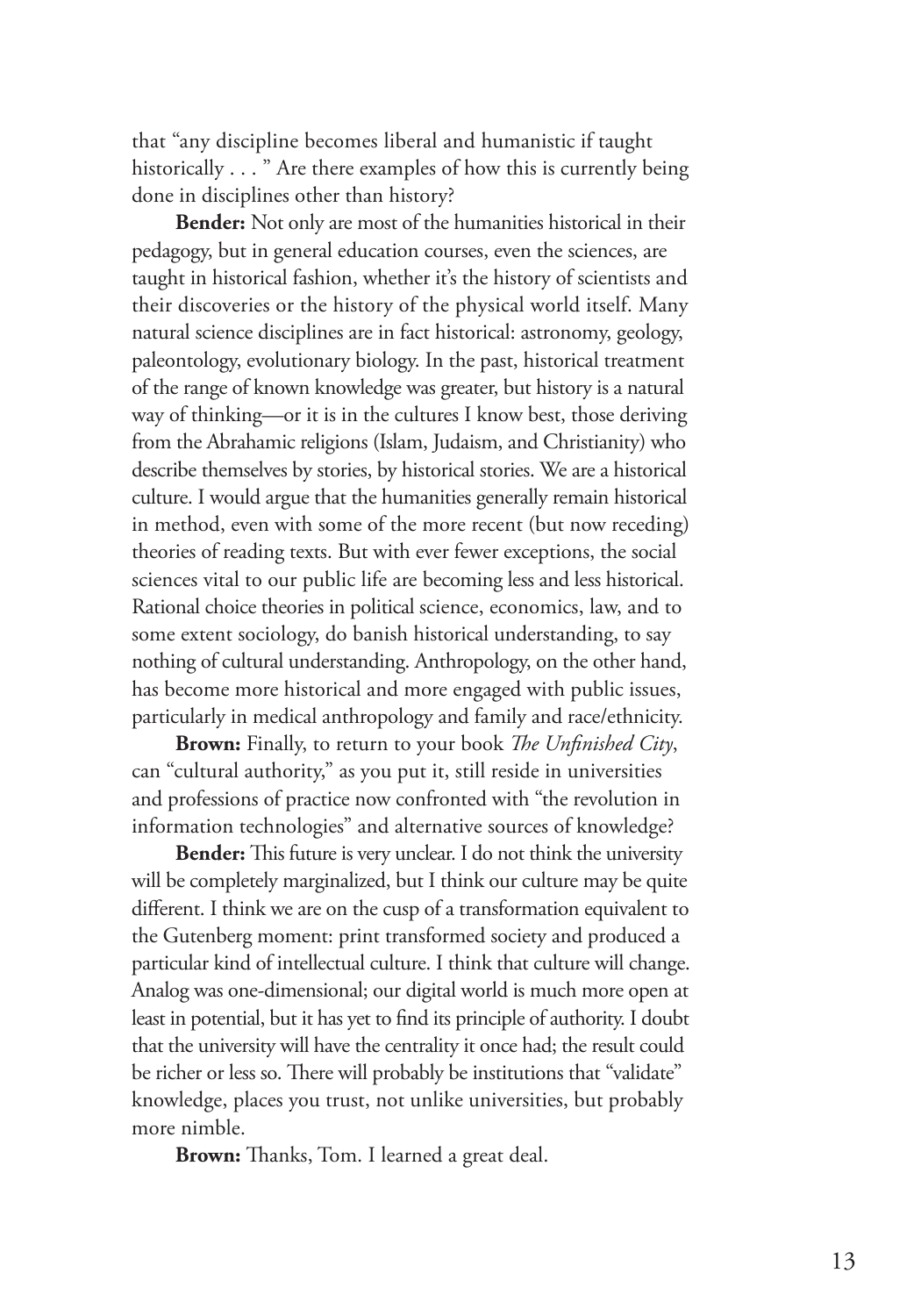### **CONTRIBUTORS**

Thomas Bender is University Professor of the Humanities and professor of history at New York University. He identifies himself as an intellectual and cultural historian, and his writings range over the history of intellectuals and city culture, the academic disciplines and academic culture, and most recently, the relation of cities and nations to global history. In all of these topics the definition and role of community and public culture play an important role.

Harry C. Boyte is director of the Center for Democracy and Citizenship at Augsburg College, a Senior Fellow at the University of Minnesota's Humphrey School of Public Affairs, and visiting professor at Nelson Mandela Metropolitan University in South Africa. In 2012, he served as national coordinator of the American Commonwealth Partnership, a network of higher education groups and institutions created by invitation of the White House Office of Public Engagement, which worked with the Department of Education to develop strategies to strengthen higher education as a public good.

David W. Brown is coeditor of the *Higher Education Exchange* and coedited two recent Kettering publications, *Agent of Democracy* and *A Different Kind of Politics*. He taught at Yale's School of Management and New School's Milano Graduate School. He is the author of *When Strangers Cooperate* (Free Press, 1995), *Organization Smarts* (Amacom, 2002), and *The Real Change-Makers: Why Government Is Not the Problem or the Solution* (Praeger, 2012), and *America's Culture of Professionalism: Past, Present, and Prospects* (Palgrave Macmillan, forthcoming in 2014).

Martín Carcasson is an associate professor in the Communication Studies department of Colorado State University, and the founder and director of the CSU Center for Public Deliberation (CPD). His research focuses on utilizing deliberative engagement to improve community problem solving and local democracy.

Sean Creighton is the executive director of the Southwest Ohio Council for Higher Education (SOCHE), a regional consortium helping universities transform their communities and economies. He has published and presented extensively on the impact of higher education, collaboration, and civic engagement. Sean earned his PhD from Antioch University, and is an elected member of the board of education in Yellow Springs, Ohio, where he lives with his wife, Leslee, and five children, Liam, Maya, Quinn, Audrey, and Juliette.

Thomas Ehrlich worked in the administrations of five presidents starting with President Kennedy, reporting directly to President Carter on foreign-aid policy. He has also served as president of Indiana University, provost of the University of Pennsylvania, and dean of Stanford Law School. He is the author, coauthor, or editor of fourteen books, holds five honorary degrees, and is a member of the American Academy of Arts & Sciences. He is currently on the faculty of the Stanford School of Education.

Ernestine Fu founded a nonprofit organization that brings music to seniors, disabled people, and homeless families. She has also helped State Farm Insurance fund youth-led service projects, and is now on the committee charged with shaping a new leadership and service center at the Presidio in San Francisco. She completed her bachelors and masters degrees at Stanford University, and is currently working towards a PhD in engineering.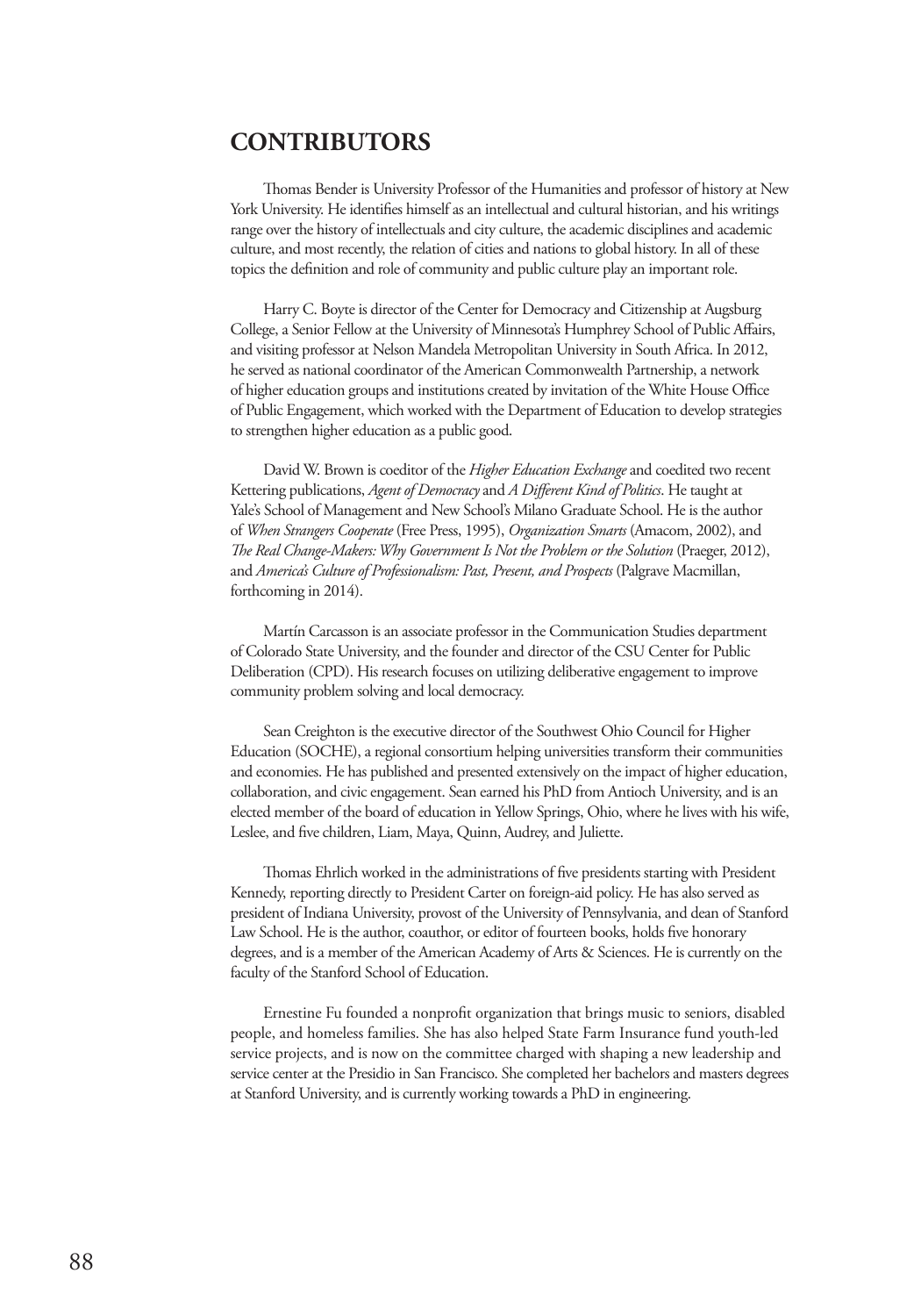Nicholas V. Longo is director of Global Studies and associate professor of Public and Community Service Studies at Providence College. He is the author of a number of books, articles, and reports on issues of youth civic engagement, community-based leadership, global citizenship, and service learning, including *Why Community Matters: Connecting Education with Civic Life* (SUNY Press) and a coedited volume (with Cynthia Gibson) entitled *From Command to Community: A New Approach to Leadership Education in Colleges and Universities* (Tufts University Press).

Alex Lovit is a visiting scholar at the Kettering Foundation. His research interests focus on the history of American political and civic practices, and he coordinates the Foundation's research project that takes stock of the civic renewal movement. He also works with the Foundation and external partners to develop issue guides used in deliberative forums about historical decisions. Alex holds a BA in English from Amherst College, and a PhD in history from the University of Michigan.

Edith Manosevitch is a lecturer in the School of Communication at Netanya Academic College in Netanya, Israel. She holds a PhD in communication from the University of Washington in Seattle, and has served as a research associate at the Kettering Foundation. Her research focuses on deliberation theory and practice, in particular as it relates to online deliberation and deliberative pedagogy. She serves as a board member of the *Journal of Public Deliberation*. Her writings have been published in the *International Journal of Public Opinion Research* and *New Media & Society*.

David Mathews, president of the Kettering Foundation, was secretary of Health, Education, and Welfare in the Ford administration and, before that, president of the University of Alabama. Mathews has written extensively on Southern history, public policy, education, and international problem solving. His books include *Politics for People: Finding a Responsible Public Voice*, *Reclaiming Public Education by Reclaiming Our Democracy*, and the forthcoming *The Ecology of Democracy: Finding Ways to Have a Stronger Hand in Shaping Our Future*.

Deborah Witte is a program officer for the Kettering Foundation and coeditor of the *Higher Education Exchange*. She has earned her PhD from Antioch University and serves on the board of the Southwest Ohio Council for Higher Education (SOCHE).